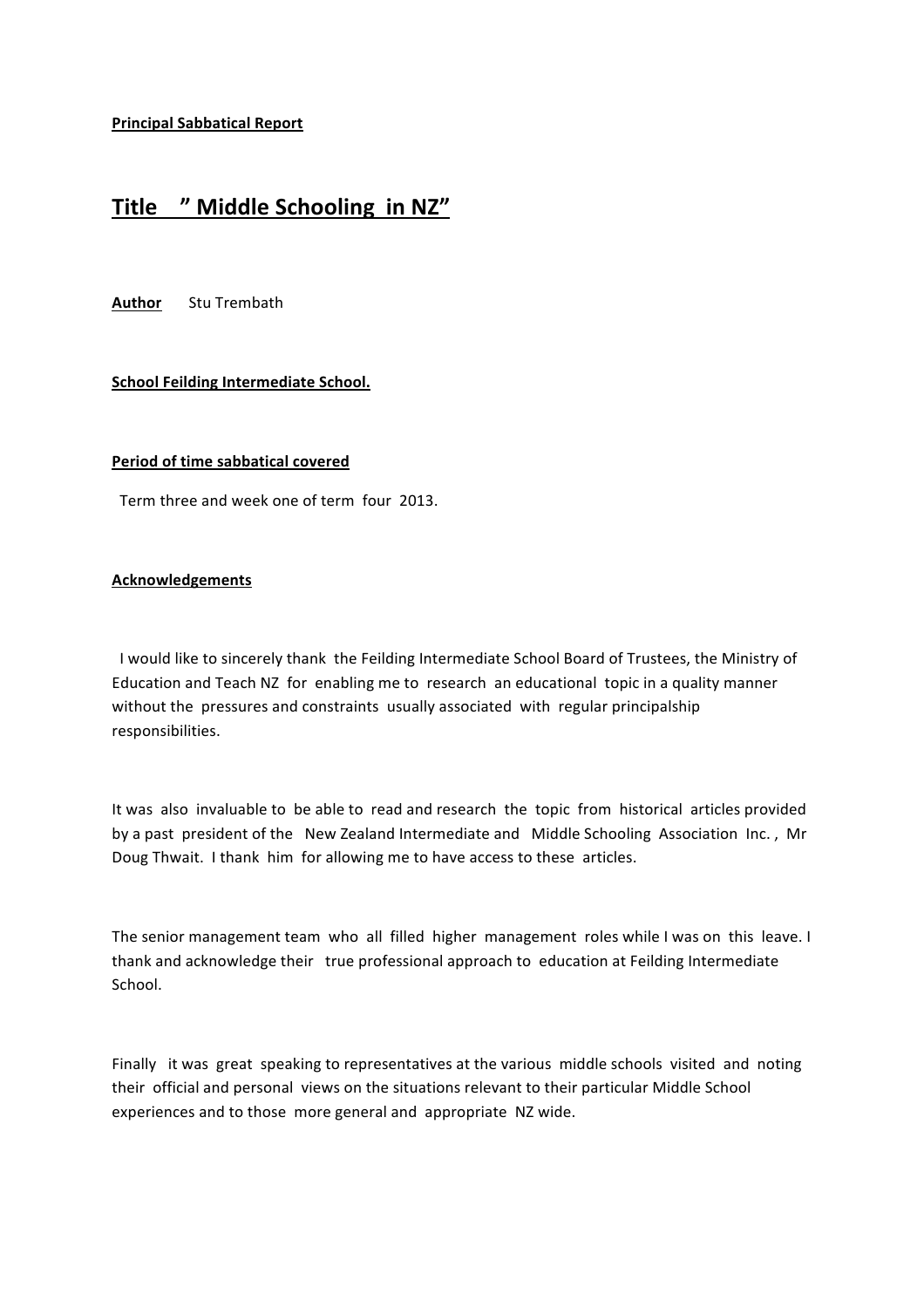## **Purpose**

To seek knowledge about the Middle Schooling system operating in NZ at present with a view to possibly adapting our present Feilding Intermediate School " Centres of Interest" approach into a Middle School if the research clearly showed improved positive pupil achievement and success.

#### **Background and Rational**

Feilding Intermediate has operated a" Centre of Interest" enrolment system for the past ten years. It has five specific centres of interest that parents/caregivers and pupils can select from when enrolling. The pupils are able to change centres if they are not suited to their first selection. The learning areas are delivered to the pupils using the identified characteristics of each centre. The result of using this approach has been the marked improvement in pupil engagement in their learning and their attendance at school.

As a result of this approach, the pupils in year eight especially have commented about their willingness to stay at FIS for another year and in some instances, with the approval of the pupil, their parents and staff, the pupil has stayed. It has also happened that younger year six pupils have started at the intermediate and thrived.

With these points in mind, it was natural to think about the possibility of creating a middle school based system to compliment the "Centre of Interest" approach.

#### **Methodology**

School visits arranged with the following considerations in mind.

- A local example within close proximity to our school.

-A rural traditional community example similar to that of Feilding.

-Two acknowledged successful examples who had operated for more than ten years and would have experienced a prolonged operation as a middle school.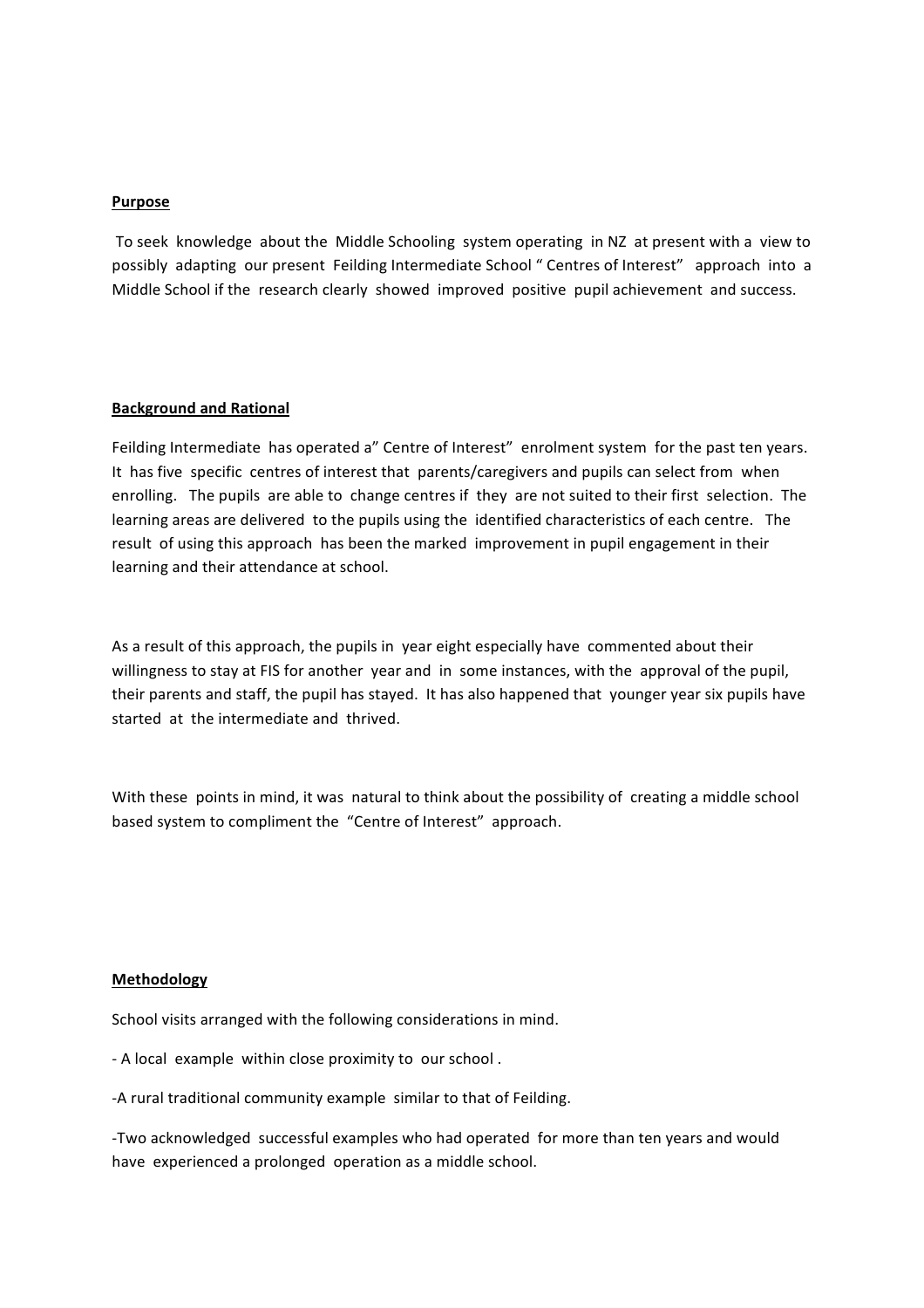#### **Rational for School Visits**

Direct observation and personal experiences of Middle School principals, teachers, administrators and BOT's can put written research findings into a clearer perspective.

Create summary observations for each school visited and use these to create an overall summary and conclusion section for the BOT and staff

Related Readings were gained from Mr Thwait, Australian Journal of Middle Schooling and internet sites.

#### Guide Questions.

These were established to ensure a standardized focus at each school and to have a well rounded research frame work.

-What is Middle Schooling?

-What existing NZ examples are there to view and their special characteristics?

-What evidence is there to support their existence in NZ?

-What physical arrangements would be required to operate a middle school in Feilding?

How would a change influence staffing and their responsibilities?

-What procedures are required from the MOE to allow any such change?

-What views would the contributing schools and the local high school have towards such a change?

-How would our local Feilding community react to a possible change?

-How would the administration aspects of an intermediate be changed if a middle school approach was adopted?

What special adaptations to the learning programme would be required?

-What age and levels would suit a possible Feilding Middle school?

-What financial issues are important to be aware of when considering a possible change?

-What staffing factors are important if a change was to be considered?

-How would it be best to inform the present BOT's and staff of the above findings?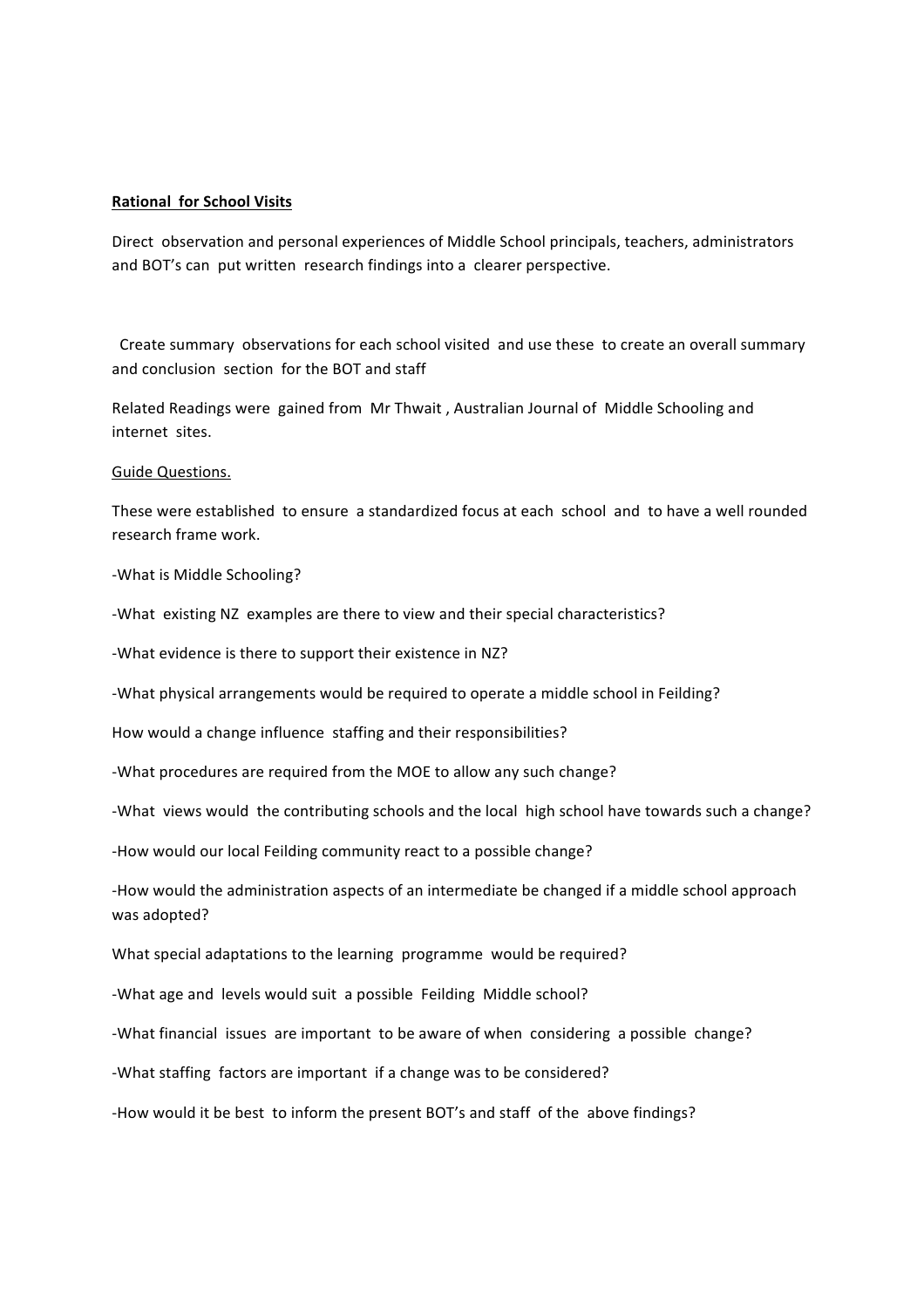# **Findings**

#### **Ministry of Education.**

The school allocated MOE liaison officer met with me and we discussed the situation relating to Middle Schooling . It was quickly established that the information requested was best explained by using the " Background Notes on Change of Class" for Board of Trustees

Valuable information and answers to the guide questions were obtained from the following sections from this document.

- -Educational Viability
- -Financial Viability
- -Costs of the Change of Class
- -The application
- -Parental Consultation
- -Staff consultation
- -Implications for Education Provisions in the Wider community
- -implications for School Organization
- -Property/Resource implications
- -Processing the application and Consultation as required by the Act.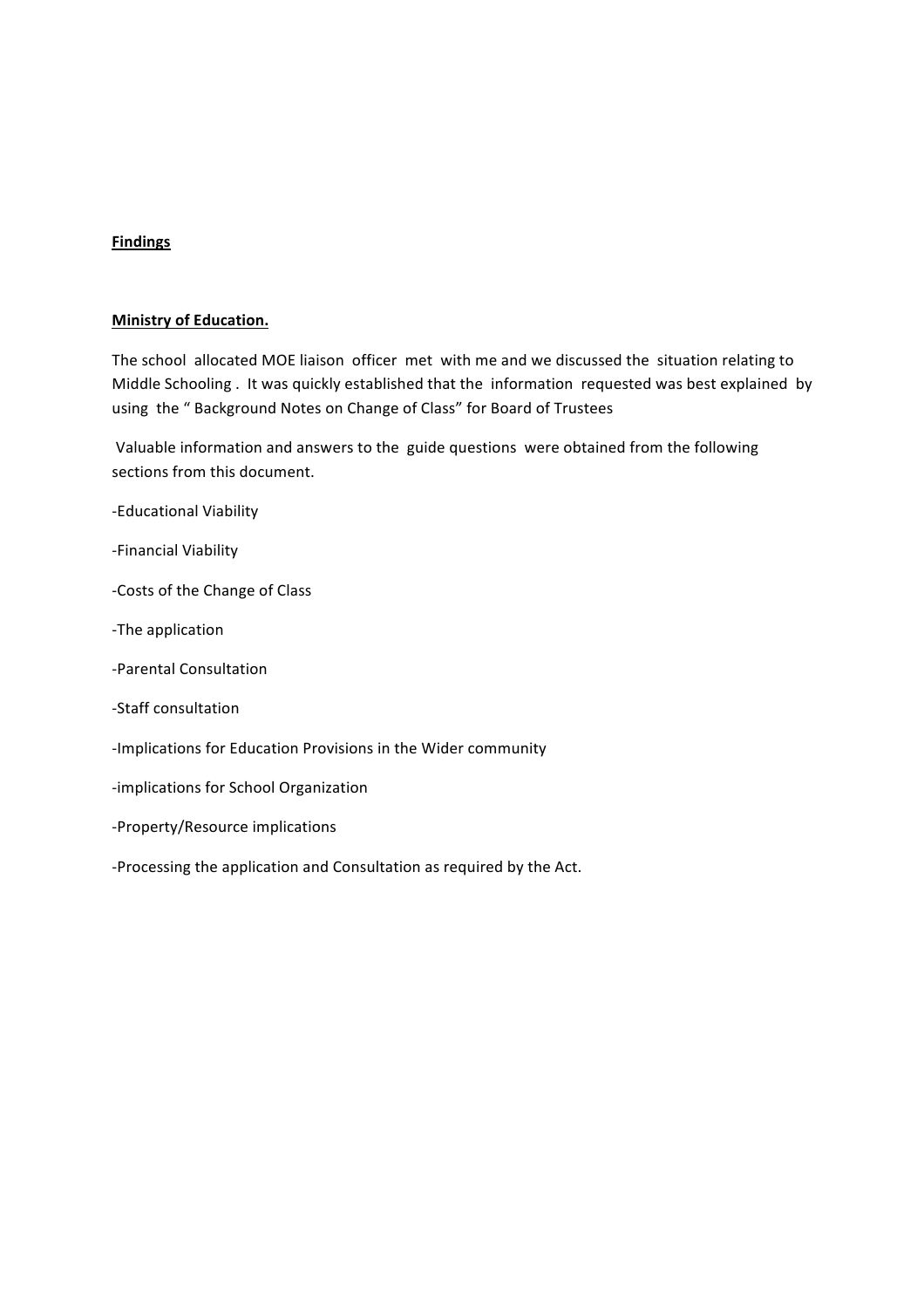## **School Visit Summaries**

## School One

The school had changed its name to that of a Junior High School. It was this only in name and not actually enrolling year nine and above pupils as originally intended.

It had experienced many difficulties with community consultation and more recently with the four local high schools fiercely competitive approach towards enrolments.

They were opposed to the future development of a middle school system.

The school roll had dropped and there was often confusion for prospective parents and caregivers about the overall operation of the school.

# School 2

This was a traditional rural school similar to the physical setting of Feilding.

A real positive reaction to the theories relating to the middle schooling system. The school had thrived if the local high schools reputation was not that high. It alternatively struggled to retain year nines if the high school was operating well. It was the norm to retain only a small number of year nine and ten pupils each year. They were often viewed as pupils being kept back and not as the ideal learning environment for pupils of the "Tween " years.

It was a continual "sell " situation every year to inform parents and caregivers of the benefits of middle schooling as compared with the traditional high school alternative.

## School Three

This is a well established Middle School that is often the example stated as a model middle school in NZ. Again it was readily acknowledged that the ideals of Middle Schooling were positively embraced by the staff and BOT's.

The fact that an enrolment schemes operated for all secondary schools in the area, helped establish pupil numbers in the year nine and ten areas at the end of each year so staffing could be confidently completed.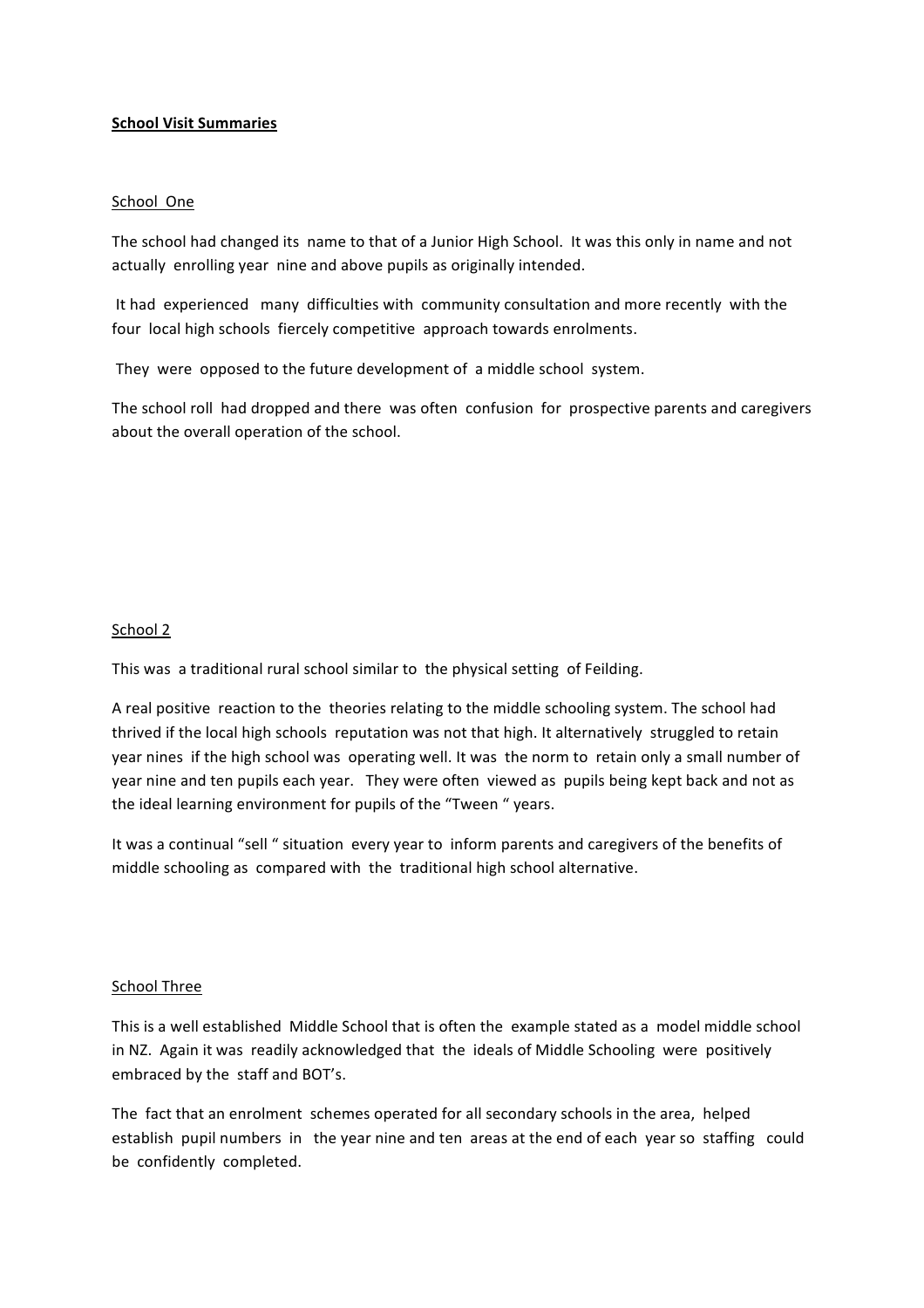The school regularly had to "sell" the ideas of Middle Schooling and its benefits to the pupils and their families. They were advertising and informing parents and caregivers about the benefits to their children of the stability of staffing of three years as compared with a transition and change to high school as a year nine. They stressed the fact that teachers at the middle school knew their pupils better and could support and work with parents in a more meaningful direct manner throughout the year.

It was seen as a negative situation if pupils remained at the Middle School. They were viewed as being kept back.

The local high schools were all very competitive for enrolments and used financial and sporting team incentives to entice enrolments. This was also done by the Middle School to try and combat and retain their year eight pupils.

The school year nines are not viewed as a special needs group and were in many cases academic accelerant pupils. The group were acknowledged as the pupil leaders and pupil voice of the school.

## School Four

This Middle school operated in a similar manner to the Feilding Intermediate Centre of Interest arrangement. They used four "whanau' type groups across the middle school. It had operated in excess of ten years and so a proven model to compare Feilding with. The difference was that the entire school operated using a school wide timetable similar to a secondary school model.

Again there was the annual need to inform parents and caregivers of the positive benefits of continuing their children's middle year education at such a school. After many years operating as a middle school, it was not a natural process to stay and complete middle school education at the same school as year seven and eight.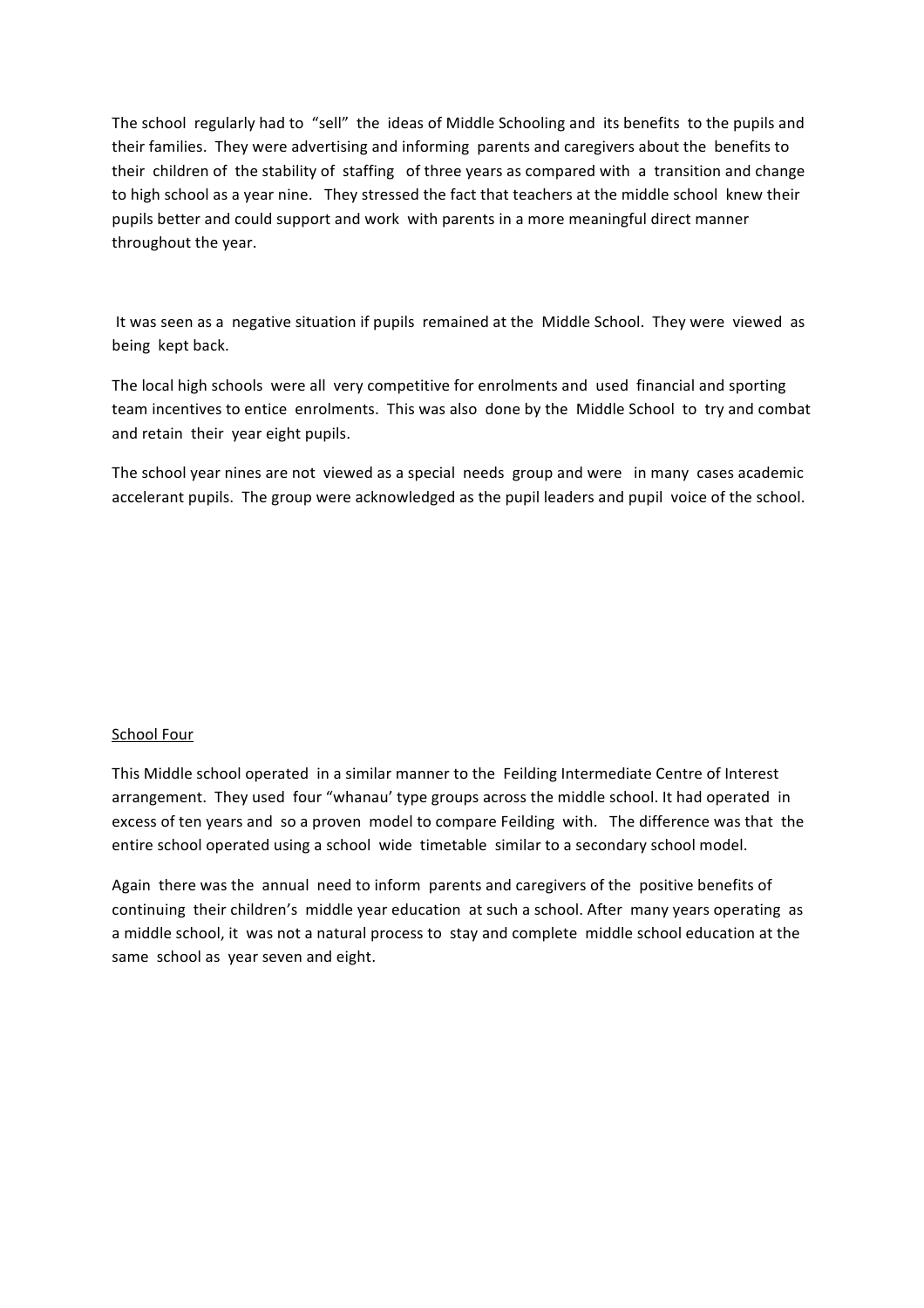## Use of these Observations.

As part of the weekly staff professional development meeting schedule, the four school web sites were viewed by Feilding Intermediate staff and they were able to ask questions about the visits. The written summaries and observations in full were available for the staff to read and ask relevant searching questions. This procedure really opened up the whole Middle Schooling topic and the implications that it could have on our present "Centres of Interest" programmes.

It also gave a valuable lead into the general staff feeling towards such a move that could be included in the report to the BOT and help with the overall final recommendation.

#### **Implications and Recommendations**

All schools visited totally agree that Middle Schooling is the best style of education for pupils between the ages of ten through to fourteen. They also agreed that until the government positively supported the system and ideals, nothing would happen to really get middle schooling operating as a option to the existing full primary and intermediate schooling.

To change to a Middle Schooling system requires very carefully consultation with the immediate school community. It is important that all community parties are given the opportunity to be informed accurately and with the opportunity to question all parties as to the positives and negatives of such a system.

If a middle school structure is in place, the major part of a senior management and all staff is to continually inform parents and caregivers of the positive advantages of staying at the Middle School to complete their year nine and ten education. This would regularly distract from the important role of developing learning programmes and leading educational processes.

Even the acknowledged succeeding Middle Schools have not been able to establish that natural culture within their school and their local communities where the majority of year eights transition onto the year nine and ten education in the middle school area.

Where their friends go is where the pupils want to go. The "Tween Years" have this strong characteristic and it influences the enrolment patterns of so many pupils.

Secondary schools are very competitive and enrolment number conscious as it influences strongly their staffing and evailable subject options. High schools, in many instances, seem to direct contributing schools in the direction and focus that they see as important for the year nine pupils that are to attend their school.

The present highly successful" Centres of Interest" would not necessarily help attract our year nines to stay at Feilding Intermediate School. They would always see the traditional rural high school as their natural secondary school pathway as did most of the schools visited.

I recommended to the BOT's that we not pursue the possible development of a Middle School in Feilding.